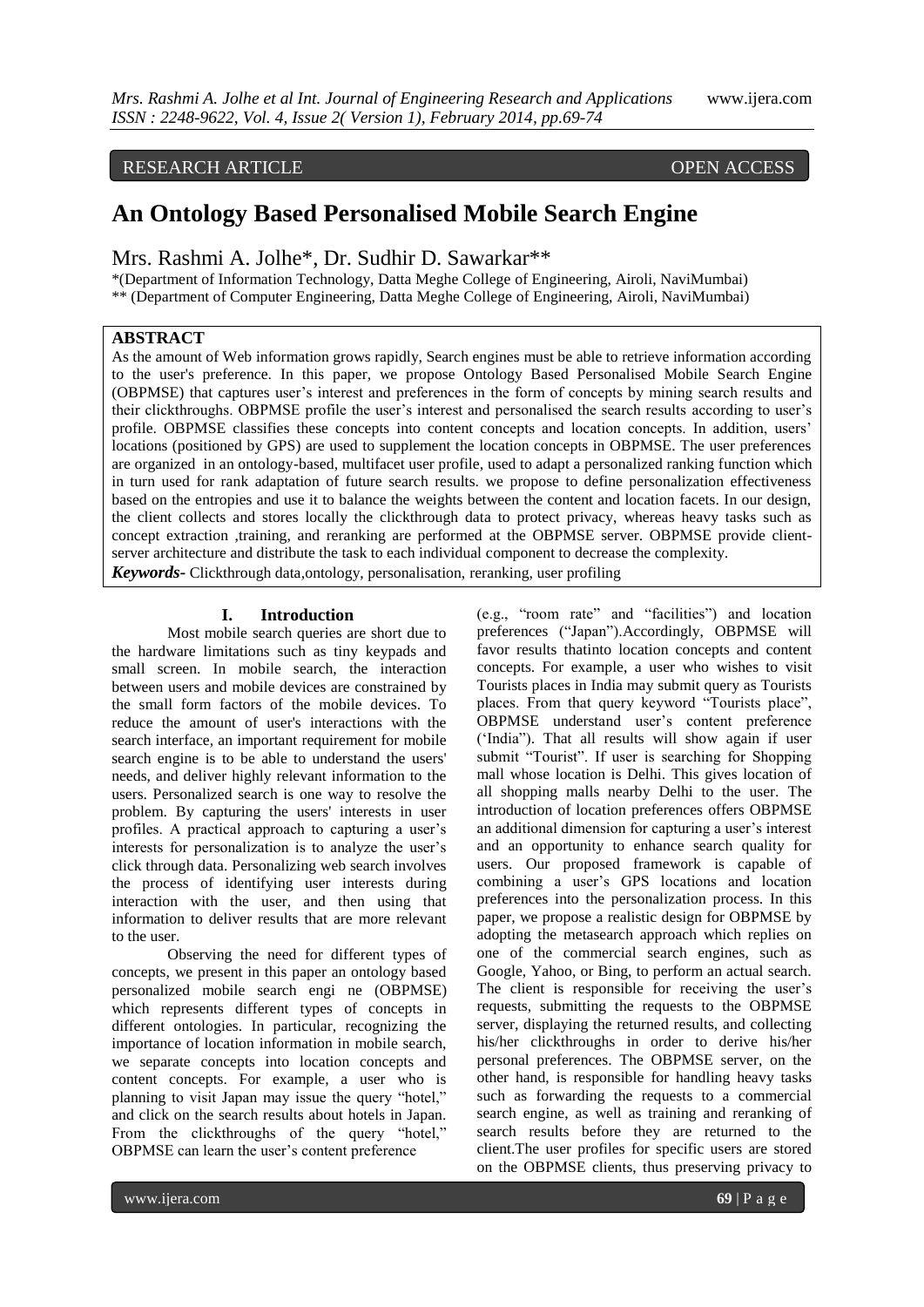the users. With the amount of data doubling each year, more data is gathered and data mining is becoming an increasingly important tool to transform this data into information. Long process of research and product development evolved data mining.

We also recognize that the same content or location concept may have different degrees of importance to different users and different queries. To formally characterize the diversity of the concepts associated with a query and their relevances to the user's need, we introduce the notion of content and location entropies to measure the amount of content and location information associated with a query. Similarly, to measure how much the user is interested in the content and/or location information in the results, we propose click content and location entropies. Based on these entropies, we develop a method to estimate the personalization effectiveness for a particular query of a given user, which is then used to strike a balanced combination between the content and location preferences. The results are reranked according to the user"s content and location preferences before returning to the client.

Clickthrough for the Query "Hotel"

| $\epsilon$ and $\epsilon$ and $\epsilon$ and $\epsilon$ |                   |                 |               |
|---------------------------------------------------------|-------------------|-----------------|---------------|
| Doc                                                     | Search            | $\overline{C}$  | Li            |
|                                                         | Results           |                 |               |
| d1                                                      | Hotels.com        | room rate       | International |
| d2                                                      | JapanHotel.       | reservation,    | Japan         |
|                                                         | net               | room rate       |               |
| d3                                                      | Hotel Wiki        | accommodati     | International |
|                                                         |                   | on              |               |
| d4                                                      | <b>US Hotel</b>   | map, room       | USA,          |
|                                                         | Guides            | rate            | California    |
| d <sub>5</sub>                                          | Booking.co        | Online          | USA           |
|                                                         | m                 | reservation     |               |
| d6                                                      | <b>JAL Hotels</b> | <b>Meeting</b>  | Japan         |
|                                                         |                   | room            |               |
| d7                                                      | Shinjuku          | <b>Facility</b> | Japan         |
|                                                         | <b>Prince</b>     |                 | ,Shinjuku     |
| d8                                                      | Discount          | discount rate   | International |
|                                                         | Hotels            |                 |               |

# **II. Related Work**

Clickthrough data have been used in determining the users' preferences on their search results. Table 1, showing an example clickthrough data for the query "hotel," composes of the search results and the ones that the user clicked on(bolded search results in Table 1). As shown, cis are the content concepts and lis are the location concepts extracted from the corresponding results.

[1]showed that incorporating user behavior data can significantly improve ordering of top results in real web search setting.[1]examine alternatives for incorporating feedback into the ranking process and explore the contributions of user feedback compared to other common web search features. We report results of a large scale evaluation over 3,000 queries and12 million user interactions with a popular web search engine. It is shown that incorporating implicit feedback can augment other features, improving the accuracy of a competitive web search ranking algorithms by as much as 31% relative to the original performance.

[2]Evaluating user preferences of web search results is crucial for search engine development, deployment, and maintenance. This presents a real world study of modeling the behavior of web search users to predict web search result preferences. Accurate modeling and interpretation of user behavior has important applications to ranking, click spam detection, web search personalization, and other tasks. Our key insight to improving robustness of interpreting implicit feedback is to model querydependent deviations from the expected "noisy" user behavior. We show that our model of click through interpretation improves prediction accuracy over state-of the-art click through methods. It generalizes the approach to model user behavior beyond click through, which results in higher preference prediction accuracy than models based on click through information alone. We report results of a large-scale experimental evaluation that show substantial improvements over published implicit feedback interpretation methods.

[3]Geographic web search engines allow users to constrain and order search results in an intuitive manner by focusing a query on a particular geographic region. Geographic search technology, also called local search, has recently received significant interest from major search engine companies. Academic research in this area has focused primarily on techniques for extracting geographic knowledge from the web. In this paper, the problem of efficient query processing is studied in scalable geographic search engines. Query processing is a major bottleneck in standard web search engines, and the main reason for the thousands of machines used by the major engines.Geographic search engine query processing is different in that it requires a combination of text and spatial data processing techniques. This paper propose several algorithms for efficient query processing in geographic search engines, integrate them into an existing web search query processor,and evaluate them on large sets of real data and query traces.

[4]Geography is becoming increasingly important in web search. Search engines can often return better results to users by analyzing features such as user location or geographic terms in web pages and user queries. This is also of great commercial value as it enables location specific advertising and improved search for local businesses.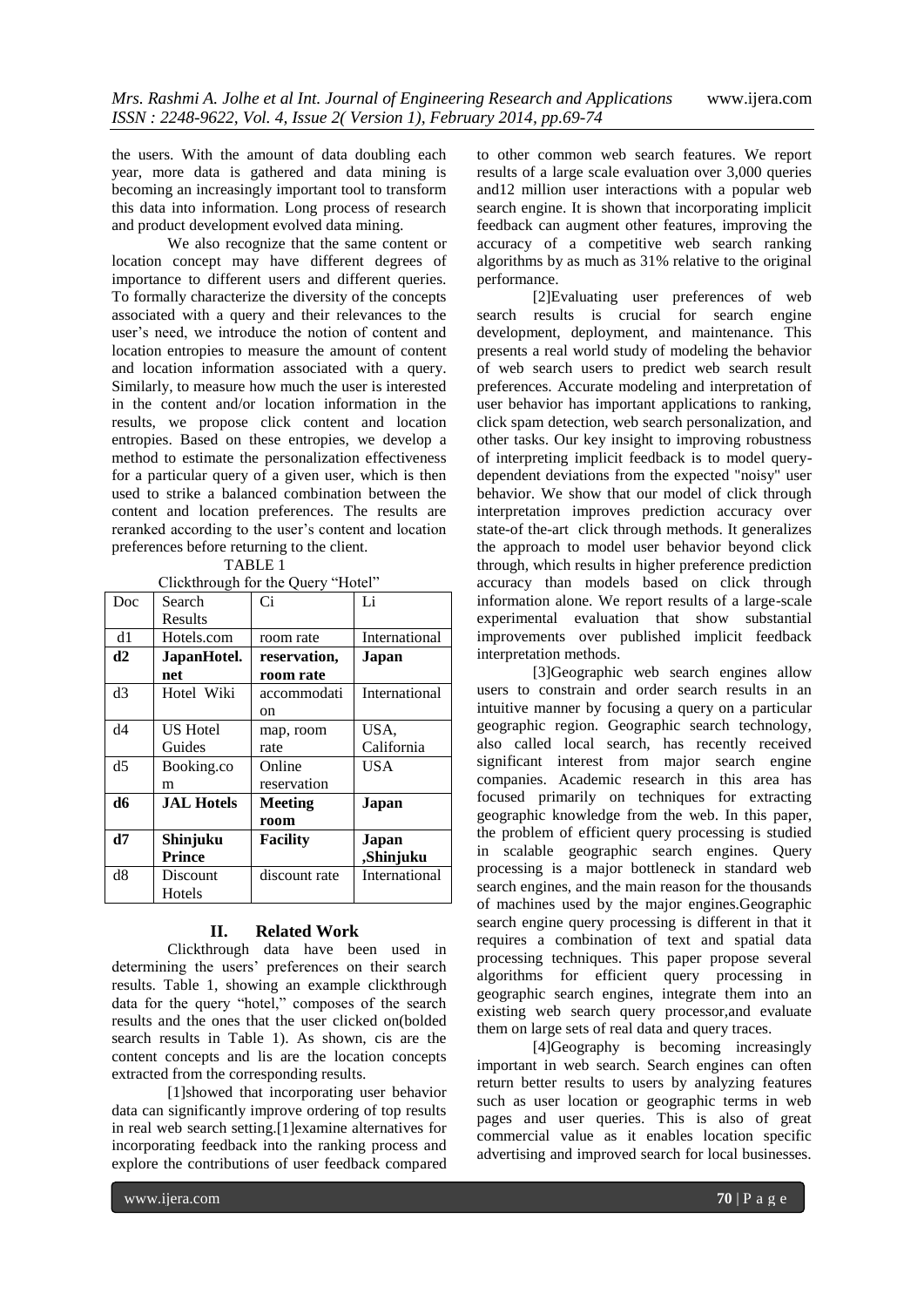As a result, major search companies have invested significant resources into geographic search technologies, also often called local search. This paper studies geographic search queries, i.e.,text queries such as "hotel Newyork" that employs geographical terms in an attempt to restrict results to a particular region or location. The main motivation is to identify opportunities for improving geographical search and related technologies, and we perform an analysis of 36 million queries of the recently released AOL query trace. First, this paper identifies typical properties of geographic search (geo) queries based on a manual examination of several thousand queries. Based on these observations, this paper builds a classifier that separates the trace into geo and non-geo queries. It then investigates the properties of geo queries in more detail, and relate them to web sites and users associated with such queries.

In[5] author proposed an approach to automatically optimizing the retrieval quality of search engines using click through data. Intuitively, a good information retrieval system should present relevant documents high in the ranking, with less relevant documents following below. While previous approaches to learning retrieval functions from examples exist, they typically require training data generated from relevance judgments by experts. This makes them difficult and expensive to apply. The goal of this paper is to develop a method that utilizes click through data for training ,namely the query-log of the search engine in connection with the log of links the users clicked on in the presented ranking. Such click through data is available in abundance and can be recorded at very low cost. Taking a Support Vector Machine (SVM) approach, this paper presents a method for learning retrieval functions. From a theoretical perspective, this method is shown to be well-founded in a risk minimization framework. Furthermore, it is shown to be feasible even for large sets of queries and features. The theoretical results are verified in a controlled experiment. It shows that the method can effectively adapt the retrieval function of a meta-search engine to a particular group of users, outperforming Google in terms of retrieval quality after only a couple of hundred training examples.

The differences between existing works and ours are

1)Most existing location-based search systems,require users to manually define their location preferences (with latitude-longitude pairs or text form), or to manually prepare a set of location sensitive topics. OBPMSE profiles both of the user's content and location preferences in the ontology based user profiles, which are automatically learned

from the clickthrough and GPS data without requiring extra efforts from the user.

2) We propose and implement a new and realistic design for OBPMSE. To train the user profiles quickly and efficiently, our design forwards user requests to the PMSE server to handle the training and reranking processes.

3) Existing works on personalization do not address the issues of privacy preservation. OBPMSE addresses this issue by controlling the amount of information in the client's user profile being exposed to the OBPMSE server using two privacy parameters, which can control privacy smoothly, while maintaining good ranking quality.

# **III. System Design**

Fig. 1 shows OBPMSE's client-server architecture, Which meets three important requirements. First, computation-intensive tasks, such as RSVM training, should be handled by the OBPMSE server due to the limited computational power on mobile devices. Second, data transmission between client and server should be minimized to ensure fast and efficient processing of the search. Third, click through data, representing precise user preferences on the search results, should be stored on the OBPMSE clients in order to preserve user privacy.



Fig1. OBPMSE Client-Server Architecture

In the OBPMSE"s client-server architecture, OBPMSE clients are responsible for storing the user clickthroughs and the ontologies derived from the OBPMSE server. Simple tasks, such as updating clickthoughs and ontologies, creating feature vectors, and displaying reranked search results are handled by the OBPMSE clients with limited computational power. On the other hand, heavy tasks, such as RSVM training and reranking of search results, are handled by the OBPMSE server. Moreover, in order to minimize the data transmission between client and server, the OBPMSE client would only need to submit a query together with the feature vectors to the OBPMSE server, and the server would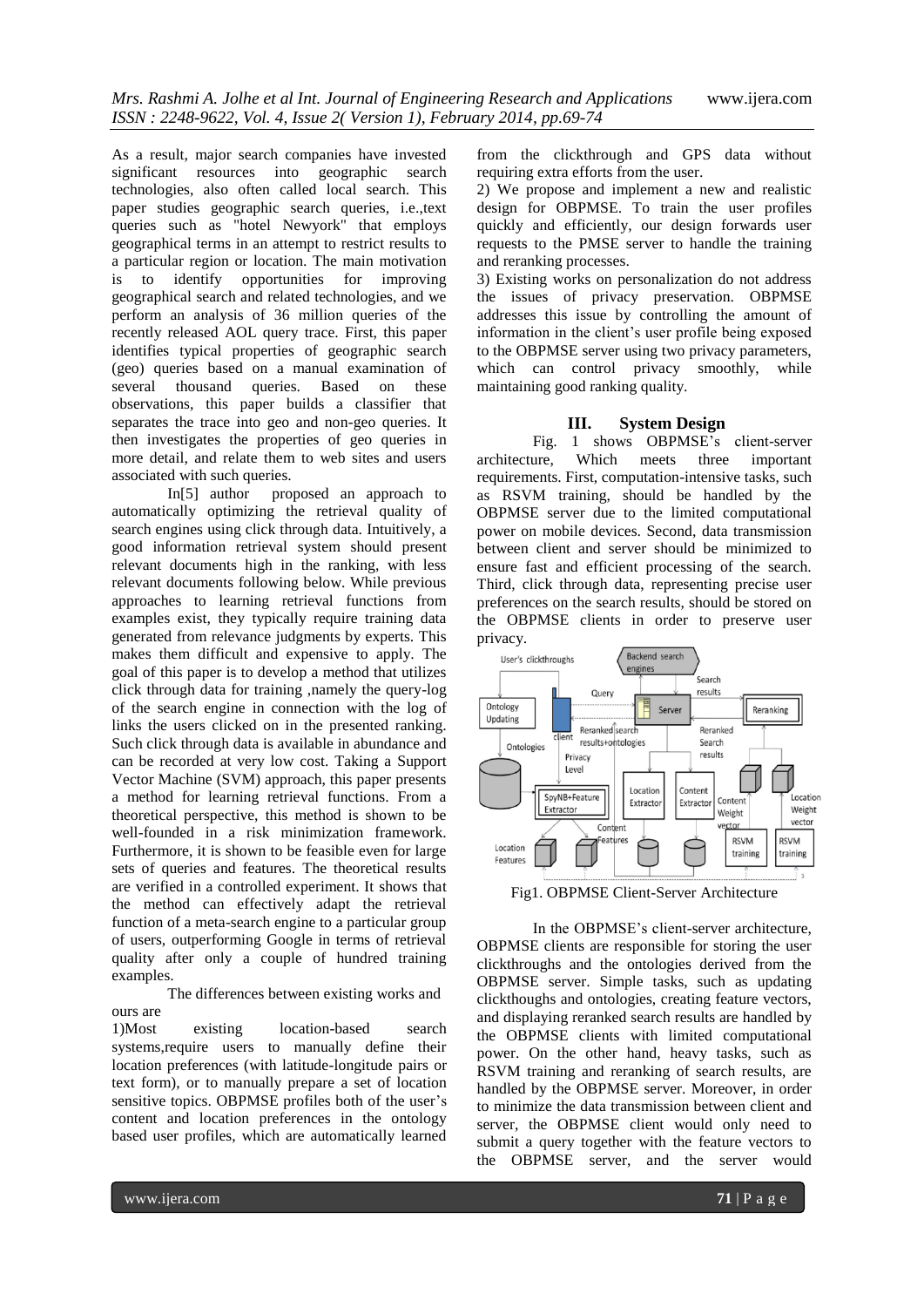automatically return a set of reranked search results according to the preferences stated in the feature vectors.The data transmission cost is minimized, because only the essential data (i.e., query, feature vectors, ontologies and search results) are transmitted between client and server during the personalization process. OBPMSE"s design addressed the issues: 1) limited computational power on mobile devices, and 2) data transmission minimization.

## **3.1 Problem Definition**

In the existing system there is only the query based searching is available, by using this query based mobile searching,it is not possible to extract the data from the search engine. Problems encountered in searching are exaggerated further when search engine users employ short queries. They cause relevant information to be missed if the query does not contain the exact keywords occurring in the documents. For these reasons, users face a difficult battle when searching for the exact documents and products that match their needs. Mobile web search introduces new challenges not present in traditional web search. we are using the ranking based searching and the GPS location based searching, by using these two we can easily extract the user query from the search engine.

# **3.1.1 System Overview 1) OBPMSE Client:**

The OBPMSE client is responsible for forwarding the search query to the server. Once the query is forwarded , the client is also responsible for accessing the search engine and retrieving the results. In this client-server architecture, clients are responsible for storing the user click throughs. Simple tasks, such as updating click throughs, creating user profiles, and displaying re-ranked search results are handled by the clients with limited computational power. Also, mobile client will not transmit the personal information to the server. The data transmission cost is minimized, because only the essential data (i.e., query and search results) are transmitted between client and server during the personalization process. Heavy tasks, such as training and re-ranking of search results, are also handled by the client. It consists of two major activities: 1) Reranking the search results at the client, and 2) Clickthrough collection and updation at a mobile client.

#### **2)Content and Location Search:**

Once the search keyword is provided by user,the client asks for two options namely , i.Web search

ii.Places search

Based on the option selected by the user, the corresponding search is done.

#### **i. Web search**:

This module is done for content-based searches.When this option is selected by the user,the general results from the google server are returned to the user's mobile.

Back-end process:We use Custom Search API to retrieve the results and apply our re-ranking algorithm using the clickthrough data.Also the title, link and snippets are separately fetched from each result and displayed in our result page.

#### **ii. Places search:**

This module is done for location-specific searches.For some searches where The results must be returned based on the particular location (eg. restaurant, school, hospital etc.) this option is selected by the user.

Back-end process: Once this option is selected, the latitude-longitude pair of the users location are automatically retrieved from the GPS and the results corresponding to that location are only returned. We use Places API to retrieve the results and then apply re-ranking algorithm. Separate details such as name, contact details, website and address are fetched from each result and displayed in our result page.

#### **3) Re-ranking the search results**

When a user submits a query on the client, the query containing the user"s content and location preferences (i.e., filtered according to the user's privacy setting) are forwarded to the server to obtain the search results from the backend search engine (i.e., Google). The content and location concepts are extracted from the search results and organized .Once the search results are returned by the server, based on whether the search query is content-based or location based, the corresponding databases are referred. The server is used to perform ontology extraction for its speed. The feature vectors from the client are then used in RSVM training to obtain a content weight vector and a location weight vector, representing the user interests based on the user"s content and location preferences for the reranking. Again, the training process is performed on the server for its speed. The search results are then reranked according to the weight vectors obtained from the RSVM training. Finally, the reranked results and the extracted ontologies for the personalization of future queries are returned to the client .Re-ranking is performed in two ways :

i. Based on highest number of clicks in case of different click values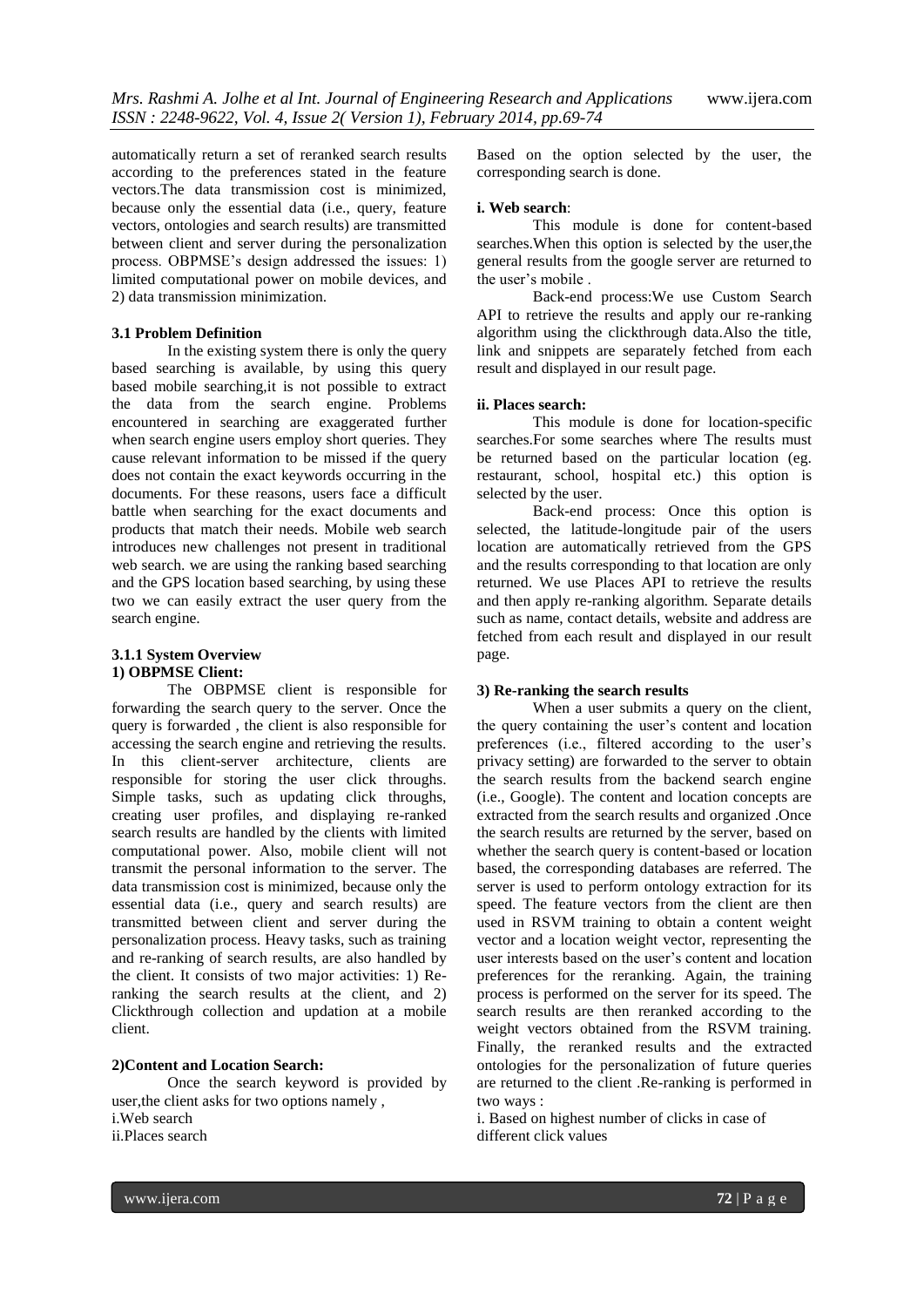ii.Displaying top results in case of same number of click values.

# **i)Based on highest number of clicks in case of different click values:**

In this scenario, the retrieved results are compared with the database to see if any clickthroughs are already stored for the query. If there are any clickthroughs stored for that search query, the result that has been visited the most number of times has the highest click value. According to the click values, the results with the maximum clicks are displayed as the top results by sorting them with respect to the clicks in descending order.

#### **ii)Displaying top results in case of same number of click values:**

In this scenario too, the retrieved results are compared with the database to see if any clickthroughs are already stored for the query.If there are any click throughs stored for that search query with equal click values for each result, then the results are displayed as top results according to the order in which their clickthroughs are stored in the database.



# **Fig 1. Reranking process**

#### **4) Click through collection and updation:**

When the user clicks on a search result, the click through data together with the associated content and location concepts are stored in the click through database on the client. SQLite Database is used for maintaining the database. The clickthroughs are stored on the clients, so the server does not know the exact set of documents that the user has clicked on. Separate databases are maintained for content searches and location-based searches in which the respective click through data are stored.

In addition to this, clickthrough are updated in two ways:

1. If the user clicks on any other link in the re-ranked search results, the click through data of the newly clicked results are also updated in the database which will be helpful for re-ranking the results for any future queries related to the same search.

2. If the user clicks on a result that is already available in the database, the click value of that result is increased.



# **5) UDD Algorithm:**

Here, **UDD Algorithm** is used to avoid the duplicate values from final list that will be displayed to the user. So that we may be able to minimize the total number of links as well the duplicate values from the final result page. Unsupervised duplicate Detection (UDD) –Algorithm that uses no predetermined training data to identify duplicates that refer to the same real-world entity.The main aim of UDD is to identify the matching status of each of these records retrieved from multiple web data sources as duplicate and nonduplicate This is also related to classification problem of each record using only a single class of training example i.e. negative. UDD consist of following steps:

- 1. Generation of Similarity Vectors
- 2. Computation of Potential duplicate vector set P and Non duplicate vector set N
- 3 . Component Weight Allocation
- 4. Similarity Score calculation
- 5. Initial Duplicate Identification using WCSS Classifier C1
- 6. Identifying remaining duplicates from P using SVM Classifier C2
- 7. Identifying actual duplicate vector set D

#### Algorithm:

Step 1: Set the parameters W of C1 according to N